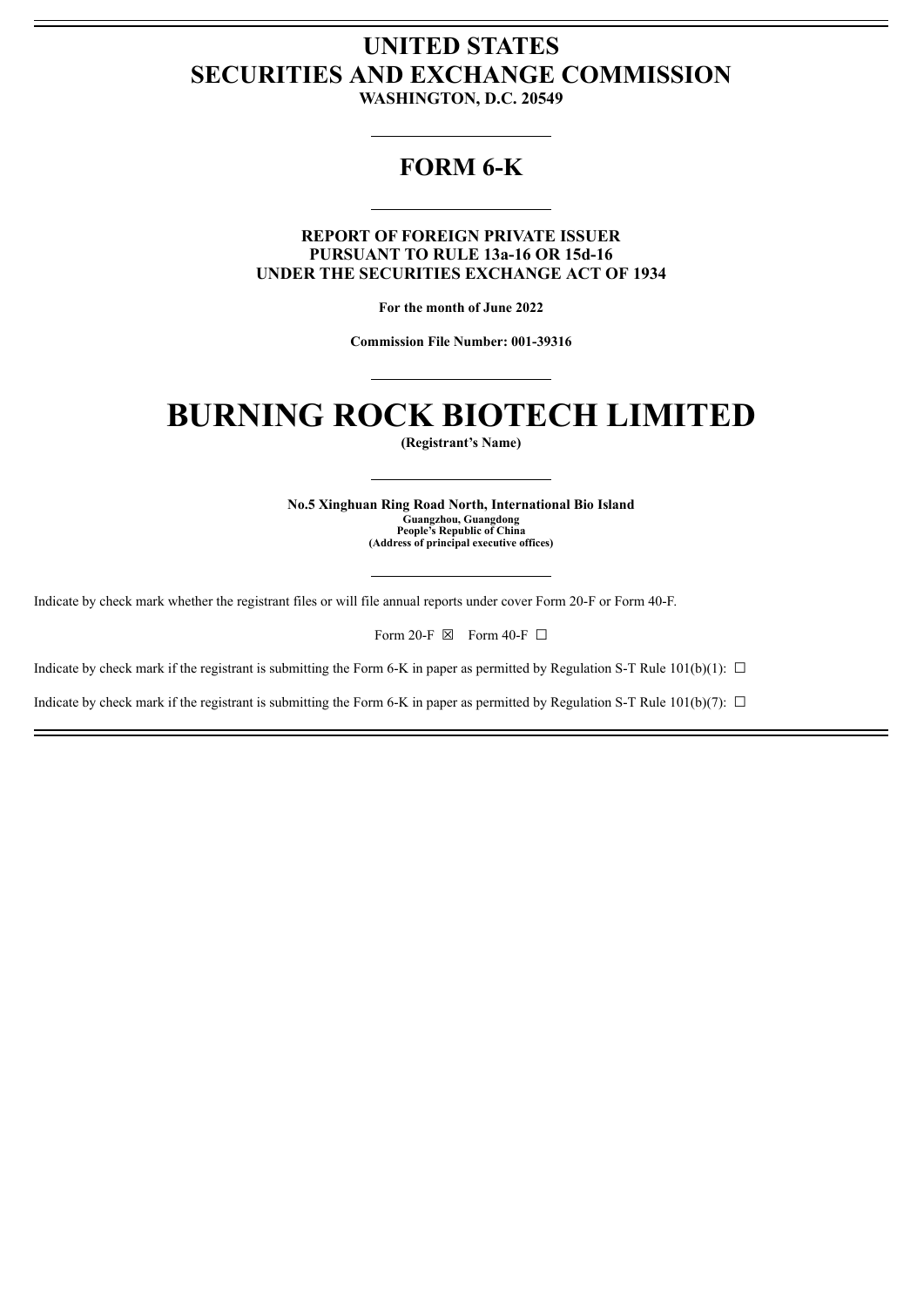## **EXHIBIT INDEX**

## **Description of Document**

**Number** 

99.1 Press release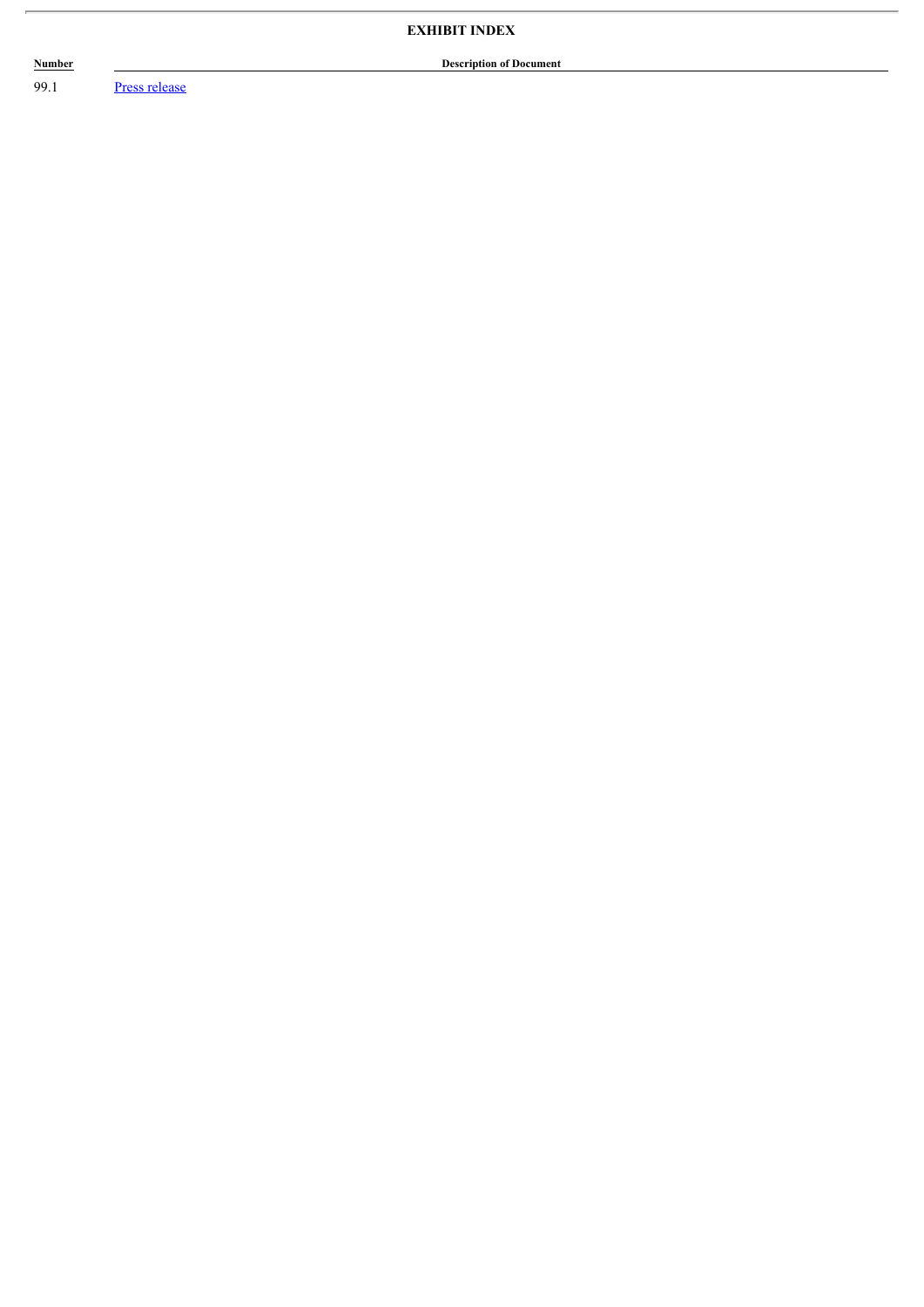### **SIGNATURES**

Pursuant to the requirements of the Securities Exchange Act of 1934, the registrant has duly caused this report to be signed on its behalf by the undersigned, thereunto duly authorized.

Burning Rock Biotech Limited

By: /s/ Leo Li

Name: Leo Li<br>Title: Chief F Chief Financial Officer

Date: June 21 , 2022